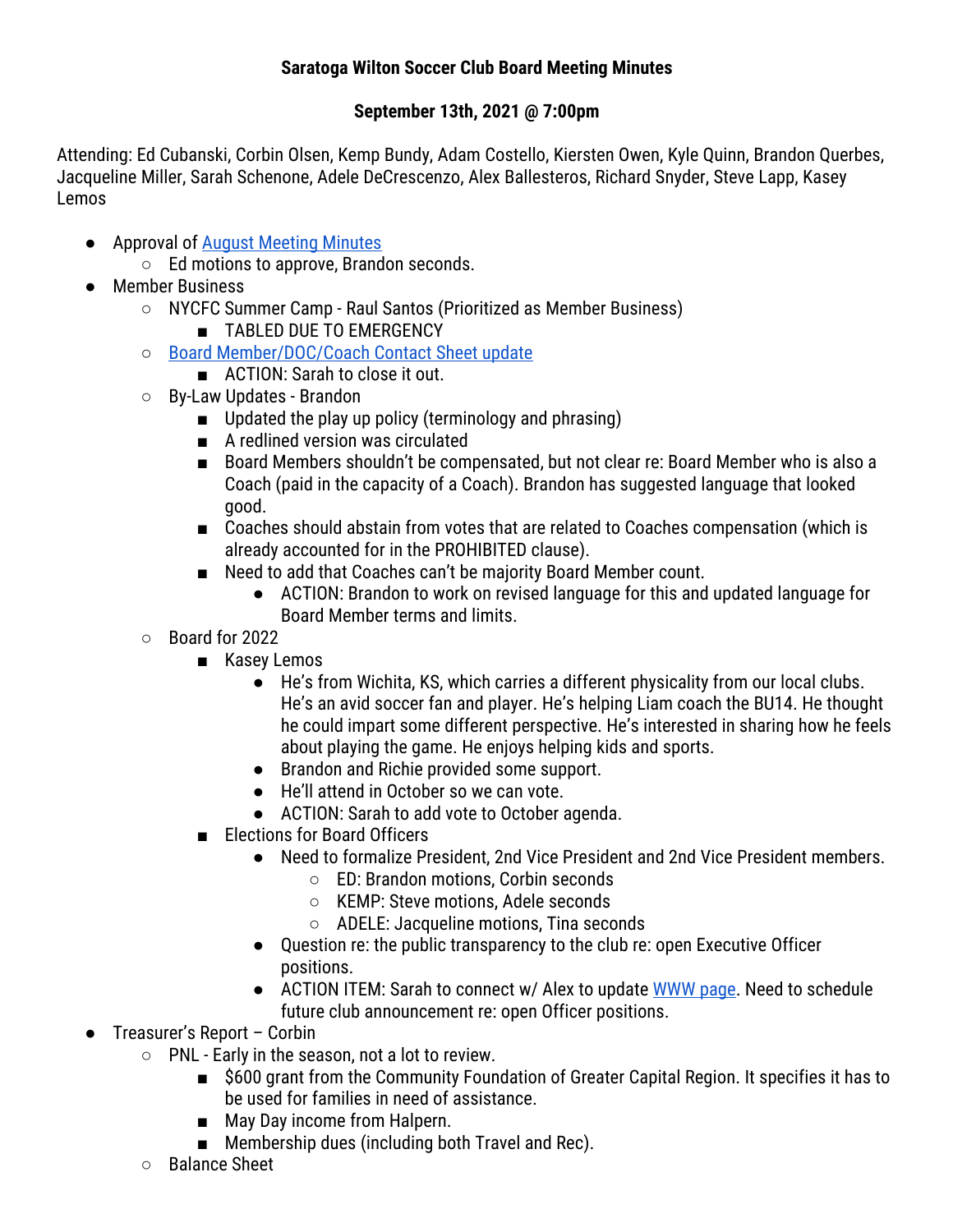- Discussion about transferring funds to account for registrar needs as necessary.
- 2022-2023 pricing structure and implementation plan
	- TABLED FOR PRICING DISCUSSION
- Per-player costs and expenses
	- TABLED FOR PRICING DISCUSSION
- Registrar's Report Tina
	- Registration numbers looking good! Tina seeking birth certificates to finalize rosters for the fall. Coaches/managers have both been notified.
	- 93 are not on a roster; roughly 80 are U14 and above of which she has not placed on a roster yet (they are deprioritized behind U8-U12).
	- A la carte pricing for U12 vote
		- TABLED FOR PRICING DISCUSSION
	- Bond check solutions
		- Jumping up to \$300 for 2022 May Day.
			- Tina motions, Corbin seconds.
		- Coach advocacy to encourage more participation.
		- Allow people to get compensated for taking on additional hours (costs covered by those people who forfeit their bond check).
		- Possible parking space compensation.
		- Passes will be more aggressively pulled if no bond check is made.
		- Desire is to collect them prior to January.
		- Adopt 2020-2021 fee schedule for 2021-2022.
			- Brandon motions, Kyle seconds.
- Scheduling and Facilities
	- $\circ$  Lease vs ownership of a (winter) space
		- Nov April (23 weeks), approx 500 hours.
		- Total facility costs is currently just over \$100k.
		- Charb's:
			- Current lease with Charb's is up in May 2023, whereby it turns to a common lease arrangement. Annual costs would go up to about \$110k (w/ COLA increases every year, we'd absorb maintenance, inspections).
			- Affirm's has built out the other side of the building and wants to assume our contract (\$150/hour, flexible contracts). Cost to us for the hours we need would be about \$70k (a savings of \$30k/year).
			- Cost to purchase the soccer complex is \$4.5 million because of the adjacent buildings that come along w/ it.
			- Explore offering to lease OUR space to Affrim's (for \$150 plus the renovation of the space).
			- Renovations he wants to perform would occur 11/1.
		- Saratoga Rec is \$80/hour, Gavin is \$40/hour, Charb's \$110-\$130/hour.
		- YMCA has been approached with a partnership for an exclusive facility (thanks, Kiersten!)
			- Interested but it comes down to filling the off hours w/ programming to cover the costs. They need info re: space dimensions, donors, very preliminary.
		- Long term planning: Need to talk about a capital campaign or endowment to start to secure a space in Saratoga.
		- ACTION ITEMS:
			- Need to establish action committee focused on this.
			- Ed and Kemp to reach out to Affrim's contact.
			- Our current lease doesn't allow subleasing and would need to be adjusted if we envision using it for this or other subleasing.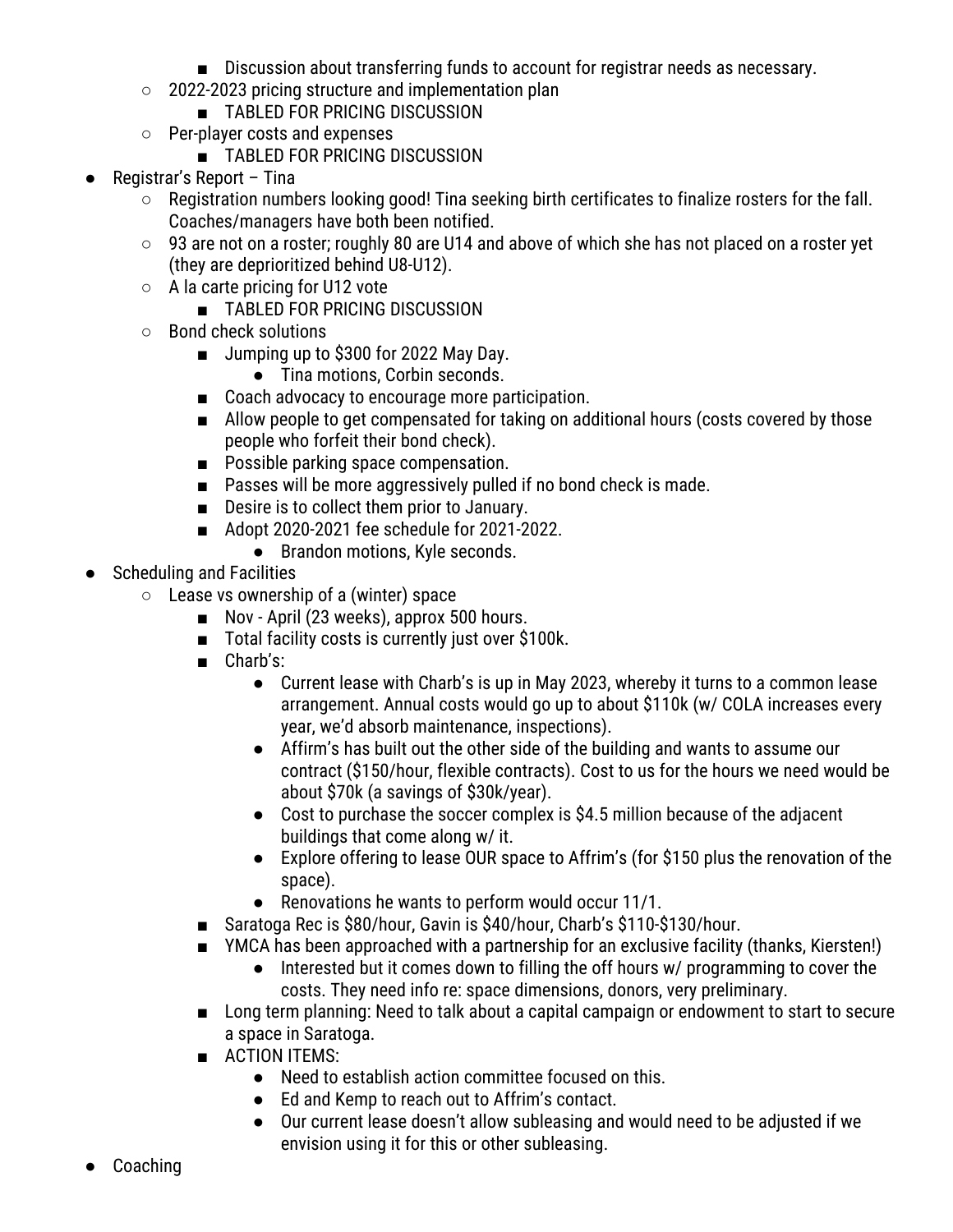- Rec Kyle
- Travel Adam
	- Formal vote on U8 coaching addition?
	- Covering course fees for coaches.
	- Coaching Fees changes?
	- Rebranding of Select and Competitive terminology
- League Play
- Tech Training/GK Training
- GU18 Team update
- ALL COACHING ITEMS TABLED UNTIL OCTOBER
- Fundraising and Sponsorship Jacqueline/Adele
	- Declined for Dick's grant, Jacqueline wants to reapply for the Veo grant, which would be to purchase the 2 systems.
	- Initiate raffle for this year?
		- Tina motions, Adele seconds.
	- Veo video footage access. Charge parents for access to video footage content?
		- Offer footage through (increased) membership fees.
- Communications and PR Adam
	- Slack
		- Brandon motions, Ed seconds
		- ACTION ITEM: Sarah to set up account.
	- Zoom or Microsoft Teams Account
		- ACTION ITEM: Sarah to work w/ Corbin to get Zoom account.
- Social Media and Website Richie and Alex
	- WWW Changes
		- Ed motions, Kemp seconds.
		- ACTION ITEM: Group to be established to put together a proof of concept.
- Manager's Report -Steve
	- All teams are registered.
	- Still waiting on the pinnies; Kemp says the delivery should arrive Friday.
- Tournaments and Events –Adele
	- ALL TOURNAMENT AND EVENTS ITEMS TABLED UNTIL OCTOBER
- New Business
	- Added services for players around ID participation and college recruitment.
		- Jason Tenner had created a presentation that Alex can re-post to WWW.
	- Our soccer.com Nike contract
		- Need to review revised contract w/ annual commitments for product support.
			- $\bullet$  Year 1, Average club spend per year \$22k = \$3,500 in product support
			- Year 2, Average club spend per year \$8k = \$1,500 in product support
			- Year 3, Average club spend per year \$22k = \$3500 in product support
			- Year 4, Average club spend per year \$8k = \$1,500 in product support
			- $\bullet$  Club Spend =  $\$$  spent with Nike soccer authorized retailer
			- $\star$  Current jersey x2, short x1, sock x1 = \$80
		- 10% provided back to us for any Nike purchases. Tip is to remove anything non-Nike.
		- Nike is exclusive product for certain SWSC events and will that impact our May Day vendor agreements and NYCFC sponsorship for summer camps?
			- ACTION ITEMS: Kemp to determine the extent of the exclusivity agreement. Need to also determine if we get Goal Club points (above and beyond the 10% back to us on Nike products).
	- 2022-2023 SEASON TOPICS TO DISCUSS